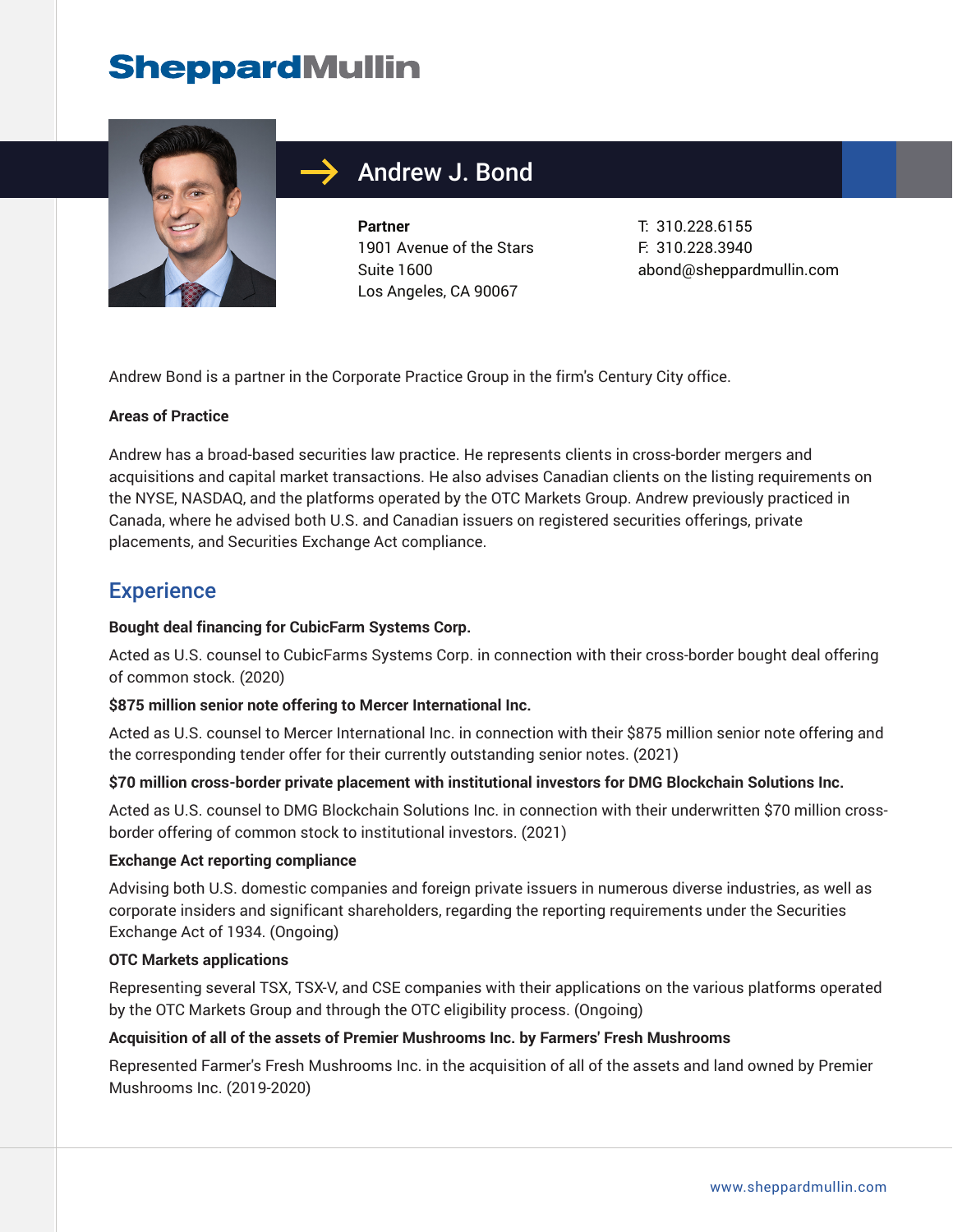#### **Bought deal financing for Bluestone Resources**

Acted as U.S. counsel to Bluestone Resources Inc. in connection with their \$80 million (Canadian) cross-border bought deal offering of common stock. (2020)

#### **Bought deal financing for Metallic Minerals Corp.**

Acted as U.S. counsel to Metallic Minerals Corp. in connection with their cross-border bought deal offering of units. (2020)

#### **Sale of consulting business for McorpCX Inc.**

Represented McropCX Inc. (now MCX Technologies Corp.) in the sale of their consulting business. (2020)

#### **Acquisition of HydroGreen Inc. by CubicFarm Systems Corp.**

Represented CubicFarm Systems Corp. in their acquisition of HydroGreen Inc. (2019)

#### **Blacklist Holdings Inc. reverse takeover transaction**

Represented Blacklist Holdings Inc. in its cross-border reverse takeover transaction with Zara Resources Inc. and several corresponding financing transaction. (2019)

#### **Acquisition of ViXS Systems Inc. by Pixelworks Inc.**

Acted as U.S. counsel to ViXS Systems Inc. in a cross-border plan of arrangement transaction. (2017)

#### **Senior note offerings for Mercer International Inc.**

Acted as U.S. counsel to the issuer in several cross-border debt offerings for \$225 million, \$25 million, and \$300 million respectively. (2017)

#### **Cross-border bought deal offering for Hardwoods Distribution Inc.**

Acted as U.S. counsel to Hardwoods Distribution Inc. in a cross-border \$57.5 million bought deal offering of subscription receipts. (2016)

#### **TrackX Holdings Inc. reverse takeover**

Represented TrackX Holdings Inc. in a cross-border reverse takeover transaction and concurrent private placement financing. (2016)

#### **Senior note offering for HomeStreet Bank**

Representation of HomeStreet Inc., parent of HomeStreet Bank, in the offering of \$65 million of senior notes. (2016)

#### **Proxy Contest for Acucela Inc.**

Represented the founder and largest shareholder in a successful cross-border proxy contest to replace the Board of Directors of Acucela Inc., a U.S. public biotechnology company listed on the Tokyo Stock Exchange. (2015)

#### **U.S. counsel for Siyata Mobile Inc.**

Represented Siyata Mobile Inc., a Canada-based mobile phone company, in a cross-border reverse takeover transaction and concurrent financing. (2015)

#### **\$650 million senior note offering for Mercer International Inc.**

Acted as U.S. counsel to the issuer in a cross-border debt offering for \$650 million in new senior notes and the corresponding tender offer and consent solicitation for the issuer's then-outstanding senior notes. (2014)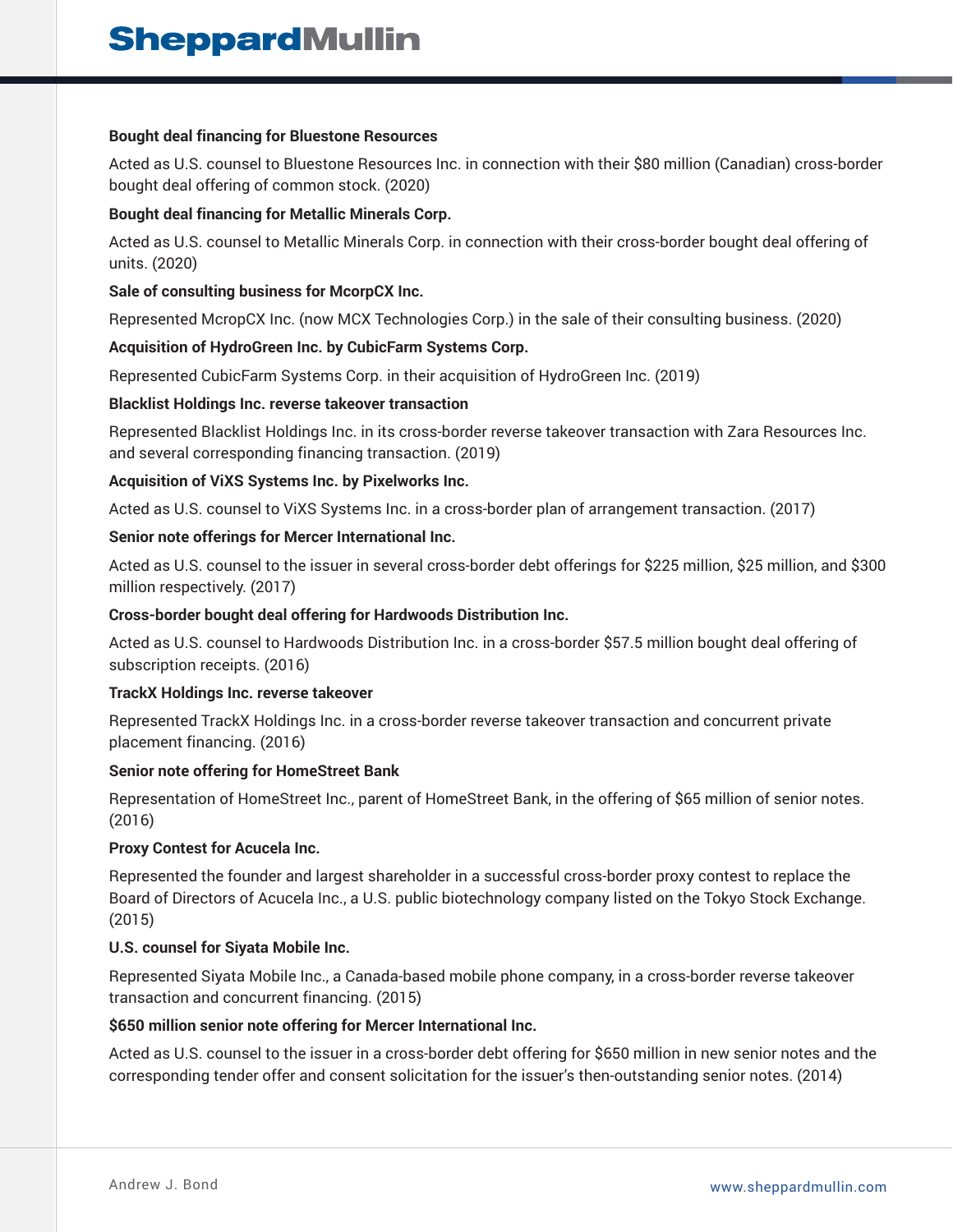#### **\$50 million equity offering for Mercer International Inc.**

Acted as U.S. counsel in a shelf-take down offering of shares of common stock. (2014)

#### **Northrim BanCorp, Inc. acquisition of Alaska Pacific Bancshares, Inc.**

Represented Northrim BanCorp, Inc. in their acquisition of Alaska Pacific Bancshares, Inc. (2014)

#### **Northrim Inc. acquisition of Residential Mortgage LLC**

Represented Northrim Inc., parent company of Northrim Bank, in their acquisition of mortgage banking company, Residential Mortgage LLC. (2014)

#### **Fission Uranium Corp. acquisition of Alpha Minerals Inc.**

Acted as U.S. counsel in connection with Fission Uranium Corp.'s acquisition of Alpha Minerals Inc. through a Canadian Plan of Arrangement. (2013)

#### **\$50 million registered senior note offering for Mercer International Inc.**

Acted as U.S. counsel in a shelf take-down registered offering of senior notes. (2013)

#### **Auction and sale of Williams Controls, Inc.**

Represented Williams Controls, Inc., a global manufacturer of electronic engine and throttle controls serving the heavy truck and heavy equipment industry, in its auction and \$125 million sale to Curtiss-Wright Corporation. (2012)

#### **\$182 million competitive tender offer for Mercer International Inc.**

Acted for Mercer International Inc. in a take-over bid for Fibrek Inc., a mid-sized Canadian pulp producer, in the context of a competing unsolicited take-over bid by AbitibiBowater Inc. (2012)

#### **\$220 million acquisition for Terra Nova Royalty Corp.**

Represented the acquirer in a registered tender offer for all of the common shares of Mass Financial Corp., a Barbados incorporated financial services company then trading on the Vienna Stock Exchange. (2010)

#### **\$300 million senior note offering for Mercer International Inc.**

Acted for the issuer in a cross-border Rule 144A high yield debt offering and the corresponding tender offer and consent solicitation for the issuer's then-outstanding high yield senior notes. (2010)

#### **\$67 million exchange offer for convertible notes for Mercer International Inc.**

Acted for the issuer in a Section 3(a)(9) exchange offer for the issuer's outstanding high yield convertible notes. (2010)

#### **\$50 million rights offering for Terra Nova Royalty Corp.**

Acted for the issuer in an offering registered through the multi-jurisdictional disclosure system. (2010)

### **Memberships**

Business Law Section, Washington State Bar Association

Business Law Section, State Bar of California

Law Society of British Columbia

Corporation, Finance, and Securities Law Section, District of Columbia Bar Association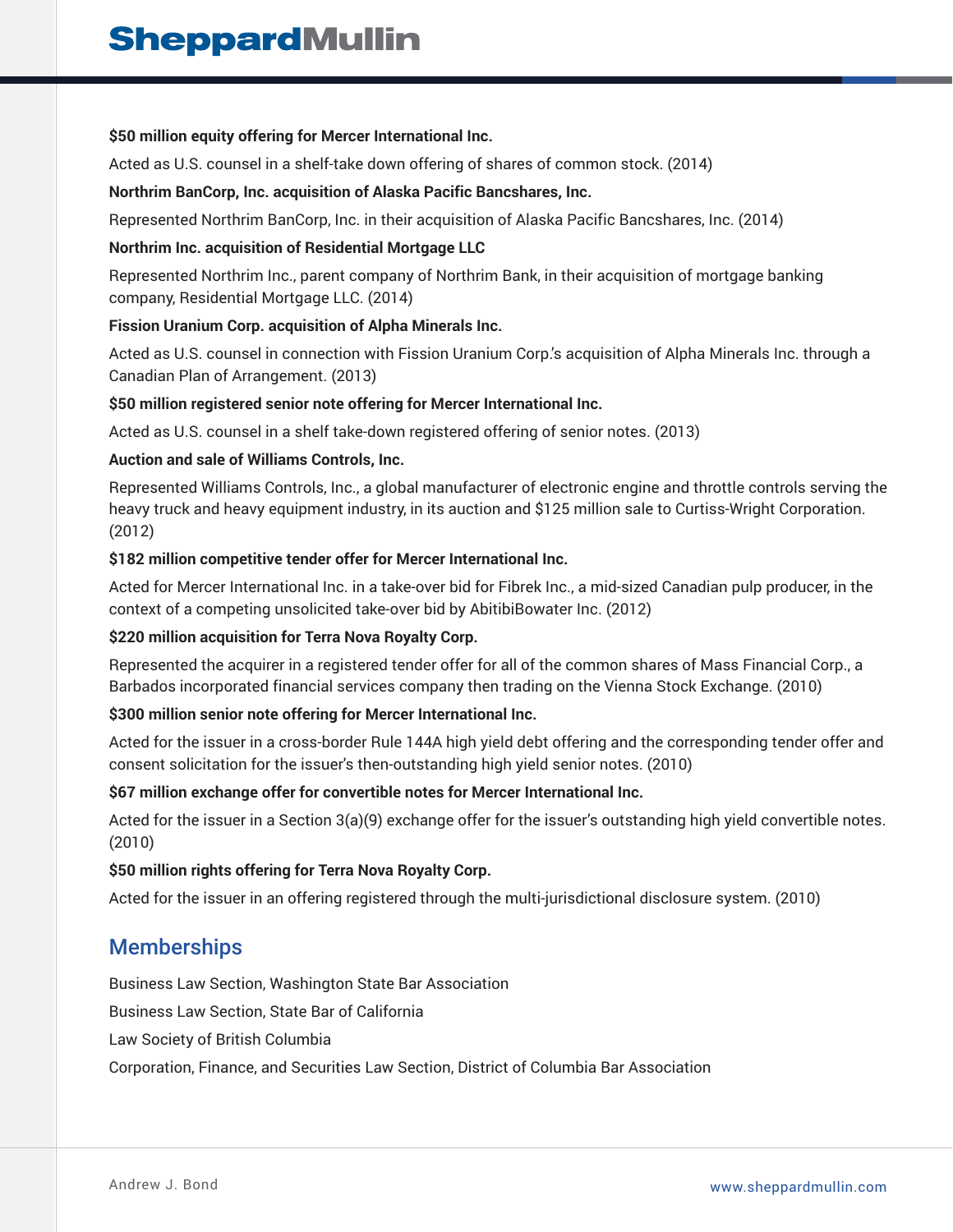# **SheppardMullin**

Securities Law Section, Canadian Bar Association Business Law Section, American Bar Association

## **Practices**

Capital Markets Corporate Mergers and Acquisitions Public Company Corporate Governance and Compliance

## **Industries**

| <b>Blockchain and Fintech</b> |
|-------------------------------|
| Cannabis                      |
| Life Sciences                 |
| Wine                          |
| Mortgage Banking              |
| <b>Blockchain</b>             |
| Fintech                       |

## **Education**

#### ■

J.D., University of Detroit Mercy School of Law, 2007

#### ■

LL.B., University of Windsor Faculty of Law, 2007

- Editorial Board Member, Windsor Review for Legal and Social Issues, 2004-2006
- Research Assistant, 2005
- Case Worker, Windsor Community Legal Aid, 2004-2005

■

B.Com., Queen's University, 2003

#### ■

B.A., Political Studies, Queen's University, 2003, 1st Class Honors

■ University Senator, 2001-2003

■

Certificate, Business and Government Affairs, The Bryce Harlow Institute on Business and Government Affairs, Georgetown University, 2002